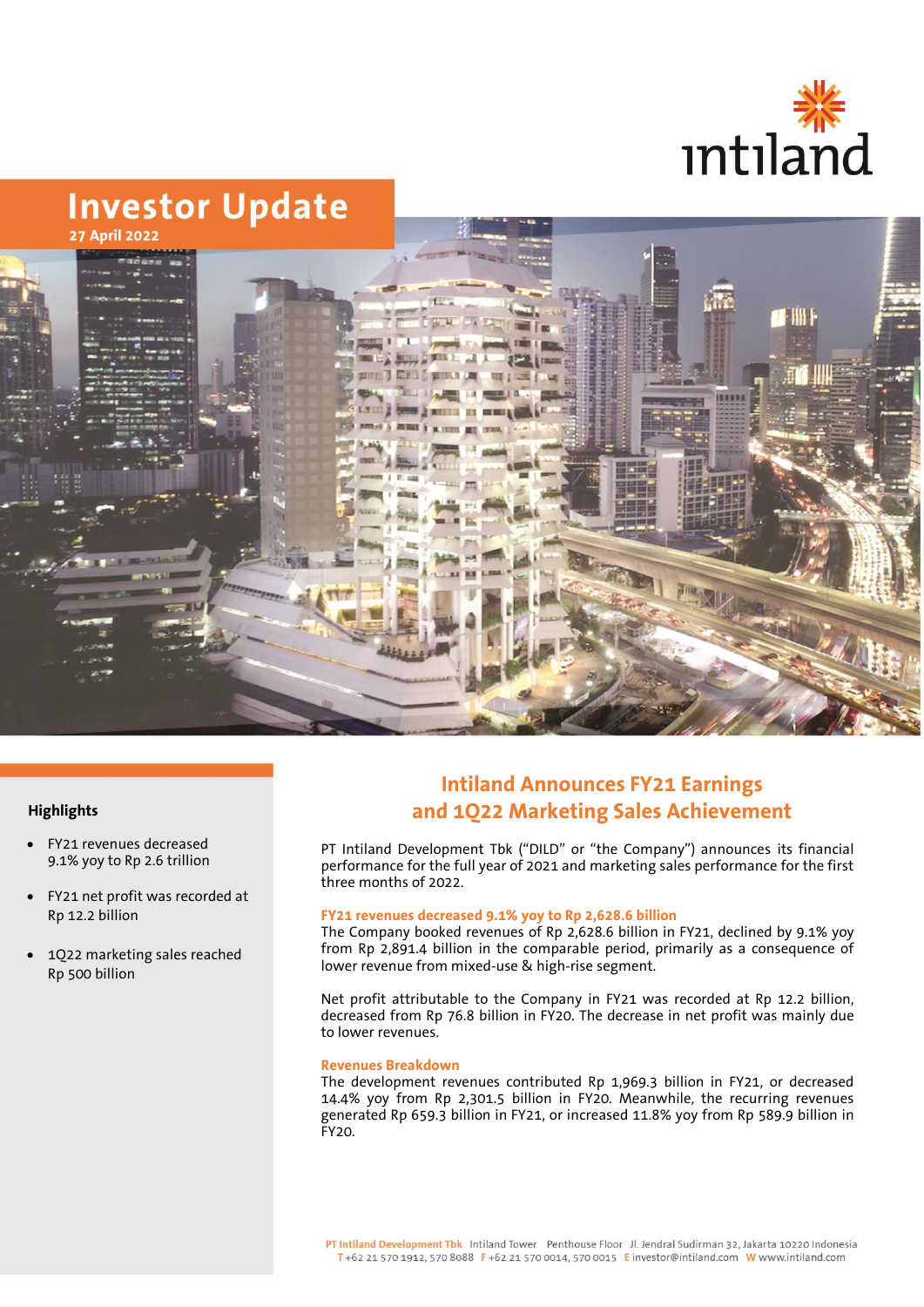| Table 1: Financial Highlights (in Rp billion |             |             |           |  |  |  |
|----------------------------------------------|-------------|-------------|-----------|--|--|--|
| <b>Profit &amp; Loss Statement</b>           | <b>FY21</b> | <b>FY20</b> | % Change  |  |  |  |
| Revenues                                     | 2,628.6     | 2,891.4     | $-9.1%$   |  |  |  |
| <b>Gross Profit</b>                          | 1,027.8     | 1,180.8     | $-13.0%$  |  |  |  |
| <b>Operating Profit</b>                      | 665.9       | 778.4       | $-14.5%$  |  |  |  |
| Profit for the Year                          | (30.0)      | 69.0        | $-143.6%$ |  |  |  |
| Net Income                                   | 12.2        | 76.8        | $-84.1%$  |  |  |  |
| EPS                                          | 1.2         | 7.4         | $-84.1%$  |  |  |  |
| Gross Profit Margin                          | 39.1%       | 40.8%       |           |  |  |  |
| Operating Profit Margin                      | 25.3%       | 26.9%       |           |  |  |  |
| Net Income Margin                            | 0.5%        | 2.7%        |           |  |  |  |
| <b>Balance Sheet</b>                         | <b>FY21</b> | <b>FY20</b> | % Change  |  |  |  |
| <b>Total Assets</b>                          | 16,461.8    | 15,701.9    | 4.8%      |  |  |  |
| <b>Total Liabilities</b>                     | 10,429.6    | 9,652.6     | 8.0%      |  |  |  |
| <b>Total Equity</b>                          | 6,032.1     | 6,049.2     | $-0.3%$   |  |  |  |
| <b>Contract Liabilities</b>                  | 4,016.6     | 3,299.8     | 21.7%     |  |  |  |
| Cash & Cash Equivalent                       | 1,753.8     | 1,121.7     | 56.3%     |  |  |  |
| <b>Total Debt</b>                            | 4,904.6     | 5,033.6     | $-2.6%$   |  |  |  |
| Net Debt to Equity                           | 52.2%       | 64.7%       |           |  |  |  |

#### **Table 1: Financial Highlights (in Rp billion)**

The highest contribution from FY21 total revenue was derived from the mixeduse & high-rise segment Rp 772.4 billion (29.4%), followed by the landed residential segment Rp 668.3 billion (26.2%), the recurring income segment Rp 659.3 billion (25.1%), and the industrial estate segment Rp 508.6 billion (19.3%).

The revenues booked from the mixed-use & high-rise projects was primarily generated from the sale of Aeropolis, Graha Golf, Rosebay, 1Park Avenue, Regatta, Spazio Tower and Praxis.

The revenues derived from the landed residential segment primarily came from the delivery of housing units in Graha Natura, Talaga Bestari, Magnolia Residence, Graha Famili dan Serenia Hills.

The revenues from the industrial estate segment was mainly came from the sales of industrial land lots in Batang Industrial Park and Ngoro Industrial Park, and warehouses in Aeropolis Technopark.

Meanwhile, the recurring revenues came from the sport clubs and facilities, rental of office spaces and retail, standard factory buildings from the industrial estate and others.

| <b>Revenues</b>             | <b>FY21</b> | <b>FY20</b> | YoY %    | % FY21<br>to Total | <b>% FY20</b><br>to Total |
|-----------------------------|-------------|-------------|----------|--------------------|---------------------------|
| <b>Development Revenues</b> | 1,969.3     | 2,301.5     | $-14.4%$ | 74.9%              | 79.6%                     |
| Mixed-use & high-rise       | 772.4       | 1,832.0     | $-57.8%$ | 29.4%              | 63.4%                     |
| Landed residential          | 688.3       | 432.8       | 59.1%    | 26.2%              | 15.0%                     |
| Industrial estate           | 508.6       | 36.7        | 1284.9%  | 19.3%              | 1.3%                      |
|                             |             |             |          |                    |                           |
| <b>Recurring Revenues</b>   | 659.3       | 589.9       | 11.8%    | 25.1%              | 20.4%                     |
| <b>Offices</b>              | 238.6       | 210.6       | 13.3%    | 9.1%               | 7.3%                      |
| <b>Facilities</b>           | 330.4       | 300.1       | 10.1%    | 12.6%              | 10.4%                     |
| <b>Industrial Estate</b>    | 88.7        | 78.4        | 13.1%    | 3.4%               | 2.7%                      |
| Others                      | 1.7         | 0.7         | 129.4%   | 0.1%               | 0.0%                      |
|                             |             |             |          |                    |                           |
| <b>Total Revenues</b>       | 2,628.6     | 2,891.4     | $-9.1%$  | 100.0%             | 100.0%                    |

|  |  | Table 2: Revenues Breakdown (in Rp billion) |  |  |  |  |
|--|--|---------------------------------------------|--|--|--|--|
|--|--|---------------------------------------------|--|--|--|--|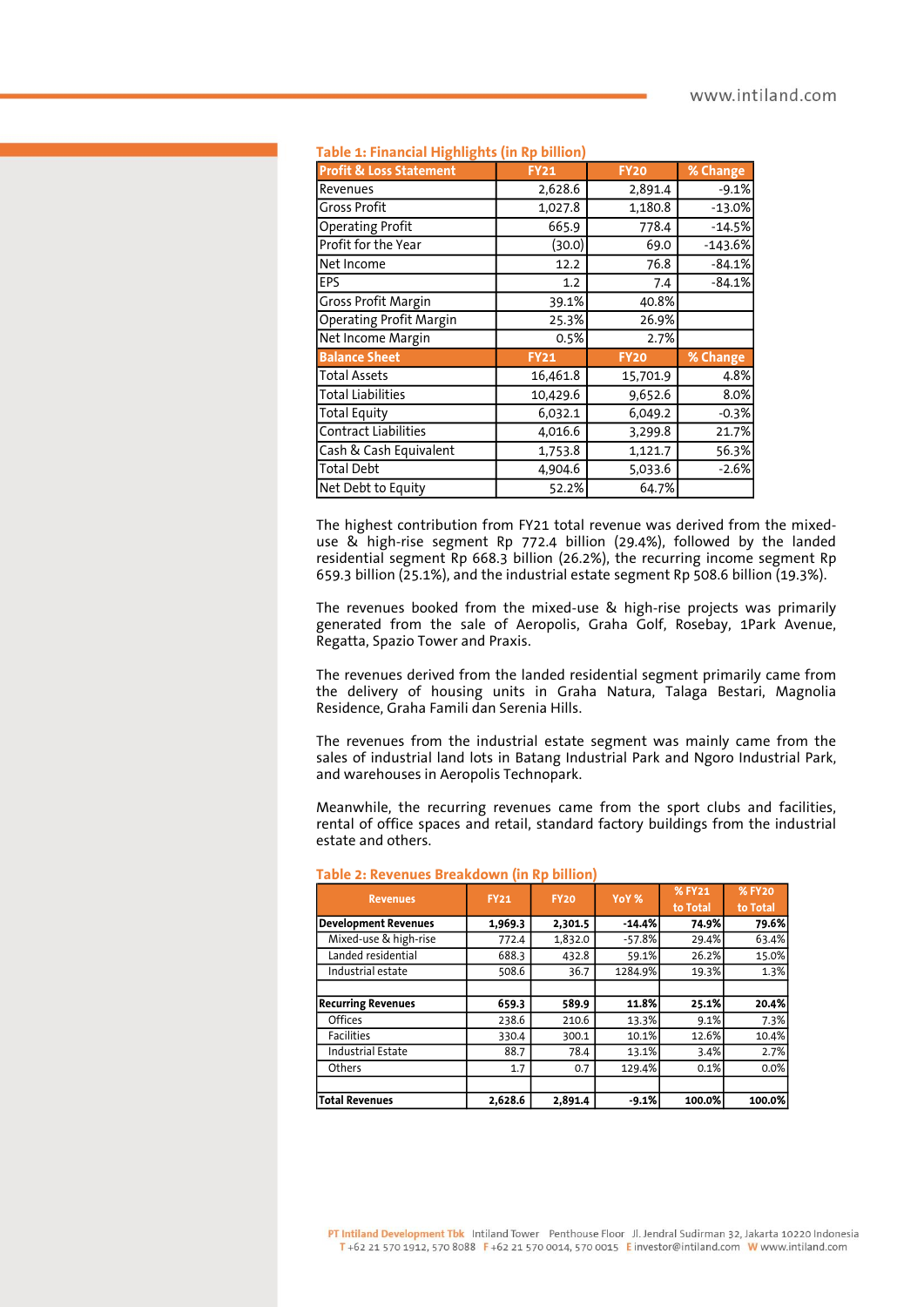#### **Gross Profit Margin**

The gross profit margin for the mixed-use & high-rise segment in FY21 decreased to 43.2% from 45.6% in FY20. The gross profit margin for the landed residential segment in FY21 increased to 50.7% compared to 40.5% in FY20.

The gross profit margin for the industrial estate segment in FY21 was booked at 32.2% compared to 93.1% in FY20. The decline in FY21 gross profit margin was due to the low margins of Batang Industrial Park and Aeropolis Technopark projects. Meanwhile, the higher margin in FY20 was due to sales of industrial land in Ngoro Industrial Park phase 1, which has higher gross profit margin than the phase 2.

Lastly, the gross profit margin for the investment property segment in FY21 and FY20 were 27.5% and 23.1% respectively. The higher margin of investment properties in FY21 was mainly impacted by the full payment of office rental at South Quarter from one of the tenants before the expiry of the lease contract.

#### **Table 3: Gross Profit Margin**

| <b>Segment</b>        | <b>FY21</b> | <b>FY20</b> |  |  |
|-----------------------|-------------|-------------|--|--|
| Mixed-use & high-rise | 43.2%       | 45.6%       |  |  |
| Landed residential    | 50.7%       | 40.5%       |  |  |
| Industrial estate     | 32.2%       | 93.1%       |  |  |
| Investment properties | 27.5%       | 23.1%       |  |  |

#### **DILD announces marketing sales achievement of Rp 500 billion in 1Q22**

The Company booked marketing sales of Rp 500 billion in 1Q22, increased 61% yoy from Rp 310 billion in 1Q21. The Company reached 21% of the total FY22 target of Rp 2.4 trillion. Additional contribution coming from the recurring income in 1Q22 amounted to ±Rp 167 billion, decreased by 5% from Rp 176 billion in 1Q21.

The main sales contributor came from the landed residential segment with a total Rp 254 billion. The achievement was mainly contributed by sales of Graha Golf Luxe, Serenia Hills, Graha Natura and Talaga Bestari, Magnolia Residence, South Grove and Pinang Residence.

The industrial estate segment recorded marketing sales with a total Rp 190 billion was derived from sales of industrial lots in Batang Industrial Park, Ngoro Industrial Park and the warehouse in Aeropolis Technopark.

The mixed-use & high-rise segment generated marketing sales of Rp 57 billion, primarily came from 1Park Avenue, The Rosebay, Spazio Tower and 57 Promenade.

#### **1Q22 Marketing Sales Breakdown**

The breakdown of 1Q22 marketing sales achievement is as follows:

#### **Table 4: Marketing Sales (in Rp billion)**

| <b>No</b> | <b>Project</b>        | <b>1Q22</b><br><b>Results</b> | 1021<br><b>Results</b> | % of Change |
|-----------|-----------------------|-------------------------------|------------------------|-------------|
|           | Mixed-use & high-rise | 57                            | q                      | 531.8%      |
|           | Landed residential    | 254                           | 222                    | 14.4%       |
|           | Industrial estate     | 190                           | 79                     | 139.3%      |
|           | Total                 | 500                           | 310                    | 61.3%       |